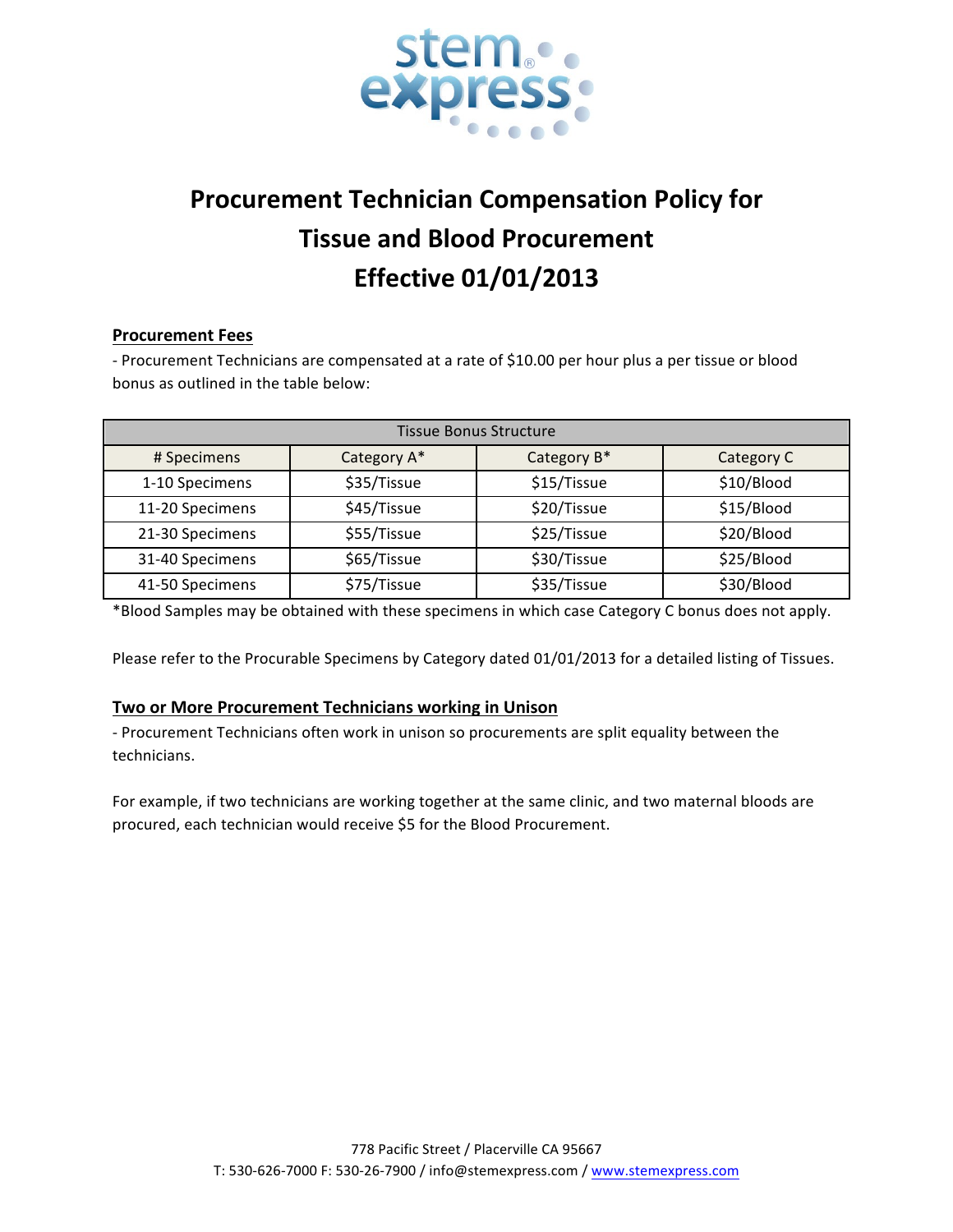

# **Procurable Specimens by Category Effective 01/01/2013**

| <u>Category A*</u>     |
|------------------------|
| <b>Brain</b>           |
| Heart                  |
| Lungs                  |
| Liver                  |
| Thymus                 |
| Thyroid w/parathyroid  |
| Liver                  |
| Spleen                 |
| Large Intestine        |
| <b>Small Intestine</b> |
| Gallbladder            |
| Pancreas               |
| Bladder                |
| <b>Testis</b>          |
| Ovaries                |
| Esophagus              |
| Stomach                |
| Rectum/Anus            |
| Ureter/Urethra         |
| Appendix               |
| <b>Spinal Cord</b>     |
| Spinal Column          |
| Eyes                   |
| Diaphragm              |
| Lymph nodes            |
| Sternum                |
| Adipose tissue         |
| Lymph nodes            |
| All Muscle tissue      |
| All Bone structures    |
|                        |

**Category B\***

Kidneys Adrenal glands Ear Decidua Chorionic Villi Umbilical Cord Placenta Amniotic Fluid Large Intestine Small Intestine Skin Nose Tongue Scalp

### **Category C**

Maternal Blood Post Surgery Blood Umbilical Cord Blood Trisomy Blood

\*Note: Blood Samples may be obtained with these specimens in which case Category C bonus does not apply